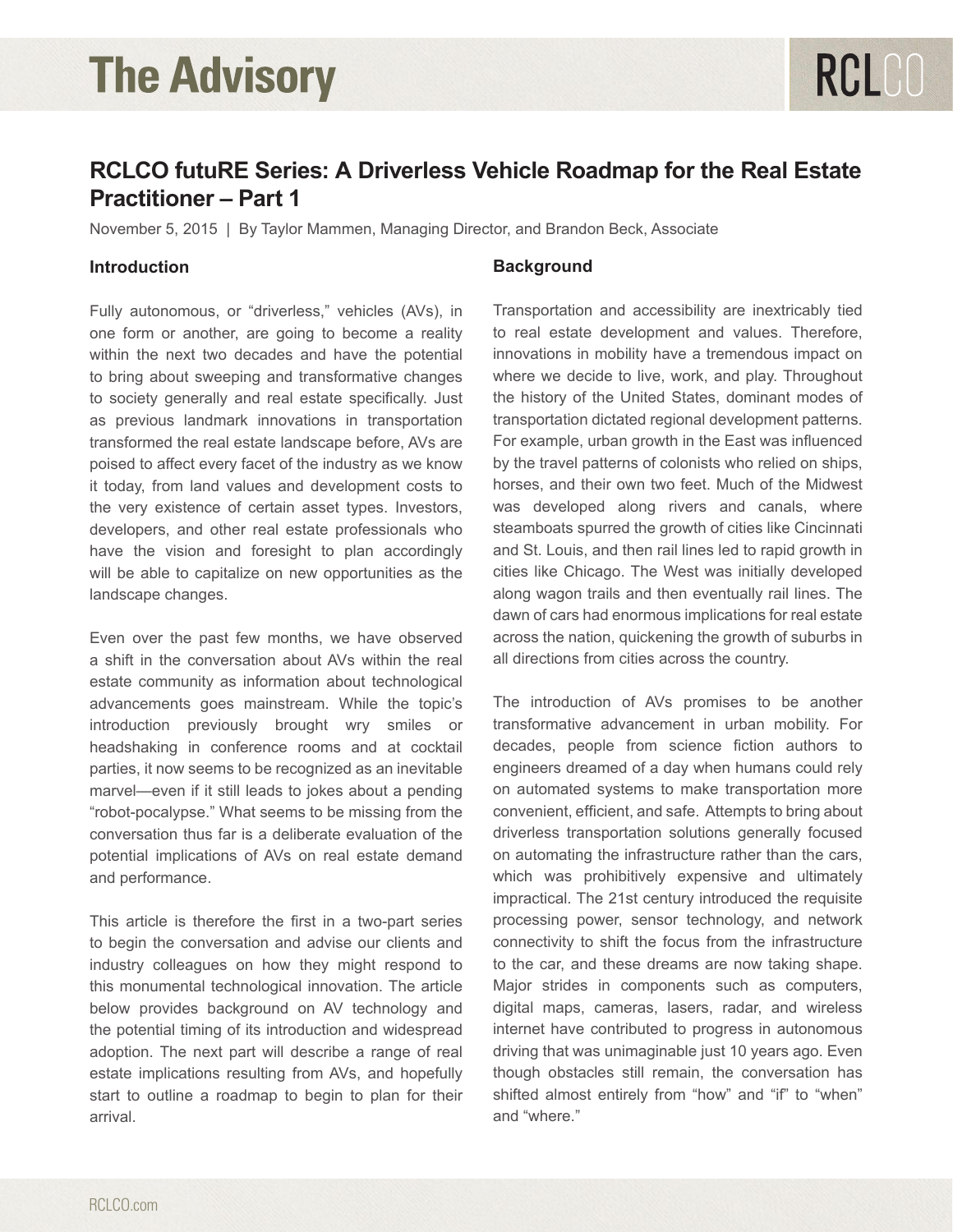#### **Timing**

Accurately predicting when autonomous vehicles will achieve significant market penetration is a difficult task considering the many legal, technological, economic, and social factors that must come together to make widespread AV adoption a reality. A slew of legal questions concerning government regulation, consumer privacy, and ethical responsibility are particularly daunting. Existing technological limitations, such as fallible/hackable systems, incomplete maps, and weather-dependent hardware, must be overcome in order to ensure that the vehicles are consumer ready. However, even if AVs were released to the general market today, consumer resistance due to high prices and safety concerns could temper market demand (and, as Tesla's recent rollout of its "Autopilot" system has demonstrated, consumer education is still a major priority). Politically, autonomous vehicles could face opposition in certain markets where employees in established market sectors, such as truck or taxi drivers, may feel threatened by the propagation of automation.

In light of the rapid technological advances, and in spite of the remaining obstacles, many industry experts predict fully autonomous vehicles will be released to consumers sometime within the next 15 years. Many leading research institutions, consulting firms, tech companies, and automakers project autonomous vehicles will hit the market between 2020 and 2030 (Figure 1). Studies and reports released by groups such as IHS<sup>1</sup>, BCG<sup>2</sup>, and Frost and Sullivan's<sup>3</sup> suggest that AVs should be "commonplace" by 2040. Although it is impossible to accurately predict when AVs will achieve widespread adoption, the prevailing optimism

from many industry leaders suggests that they will be here sooner rather than later. In the meantime, moreover, automakers will continually release cars with increasing levels of automation, such that the advent of full automation will likely seem incremental rather than radical.



#### **Figure 1 - Industry Experts An** *of Autonomous Vehicles* **ticipated "R Release Dat Industry Experts Anticipated "Release Date"**

*Source: RCLCO*

#### **Implications**

The status quo, an environment of predominantly human-operated vehicles, is characterized by significant economic loss, societal harm, and health damage each year. Across the United States, nearly 5.5 million car accidents occur annually, resulting in 35,000 fatalities4 and an estimated \$871 billion in cost<sup>5</sup>. Additionally, it is estimated that traffic jams and

<sup>1</sup> "Self-Driving Cars Moving into the Industry's Driver's Seat," *IHS*, January 2, 2014, accessed March 9, 2015, http://press.ihs.com/ press-release/automotive/self-driving-cars-moving-industrys-drivers-seat/ 2

<sup>&</sup>lt;sup>2</sup> Xavier Mosquet et. al., "Revolution in the Driver's Seat: The Road to Autonomous Vehicles," *bcg.perspectives*, April 21, 2015, accessed April 28, 2015, https://www.bcgperspectives.com/content/articles/automotive-consumer-insight-revolution-drivers-seatroad-autonomous-vehicles/

<sup>3</sup> Dave Smith, "Self-Driving Cars Will Really Take Off In 5 Years," *Business Insider*, December 23, 2014, accessed April 28, 2015, http://www.businessinsider.com/self-driving-cars-2014-12/

<sup>4</sup> "Road traffic deaths", *World Health Organization: Global Health Observatory Data Repository*, 2010, accessed September 20, 2015, http://apps.who.int/gho/data/node.main.A997?lang=en

<sup>5</sup> Larry Copel, "Staggering Toll: Car Crashes Cost \$871 Billion a Year," *USA Today*, May 29, 2014, accessed September 20, 2015, http://www.usatoday.com/story/news/nation/2014/05/29/steep-economic-toll-of-crashes/9715893/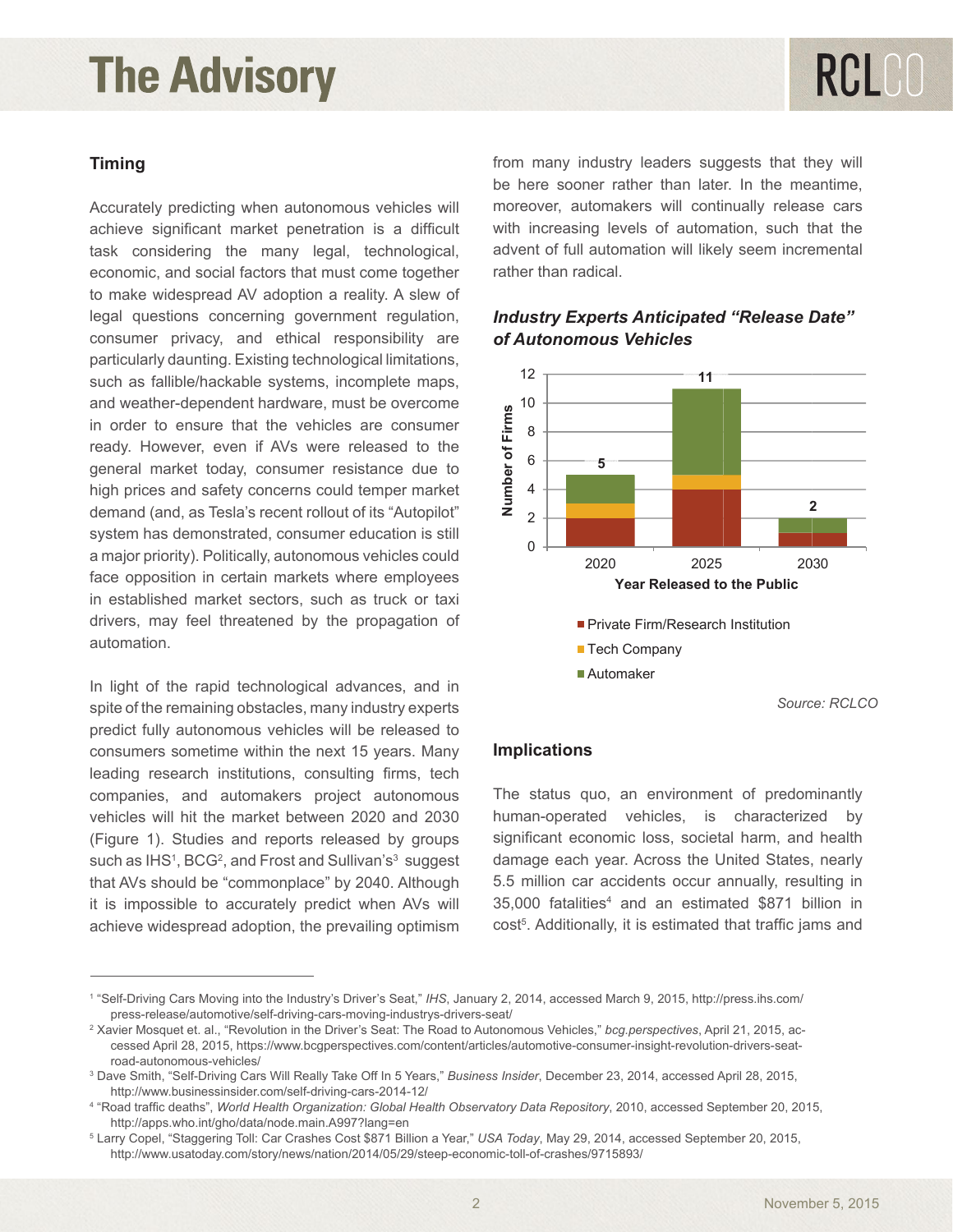# RCLCO

congestion cost Americans \$160 billion dollars each year in lost productivity, wasted fuel, and increased vehicle maintenance<sup>6</sup>. Car ownership today is a very inefficient use of resources, with the average car parked over 22 hours per day and our cities often serving as storage space for millions of underutilized cars<sup>7</sup>. Considering that accidents and congestion are mostly byproducts of human error, replacing human beings behind the wheel could have monumental benefits.

#### *Matrix of Asset Ownership and Vehicle Operation*



The extent of autonomous vehicles' impact likely depends on whether the future is characterized by owned autonomy or shared autonomy. The future may involve a shift in both the ownership and operation of cars, from owned and manually operated assets to shared computer-operated assets (Figure 2 above). Currently, we have a human-operated landscape with a mix of traditional private ownership (Q3) and emerging shared alternatives like Uber or Zipcar (Q4). AVs will be computer operated and either owned (Q2) or shared (Q1) similar to today. Private autonomous ownership

might involve a family car that shuttles parents to work and kids to school/activities, while parking at home or a charging station between trips. Shared autonomy may be similar to a rideshare experience today, although the cost per trip could drop significantly with no human operator and greater fuel efficiency. Without the human element in either scenario, AVs will be able to drive closer together and communicate with each other, thus making driving much safer and more efficient. The future of AVs may ultimately be a mix of both the owned and the shared scenarios depending on consumer preferences, government regulations, and geographic characteristics.

Both forms of automotive autonomy have the potential to disrupt and transform nearly every aspect of society, from the economy to the environment. Potential economic impacts include increases in productivity, infrastructure capacity, vehicle utilization, and the cost of vehicle ownership, as well as decreases in traffic congestion, property damage, transportationrelated employment, private insurance coverage, car ownership, and supply chain costs. Decreases in congestion and increases in vehicle utilization would likely have positive environmental impacts such as lowering noise and air pollution and reducing fuel consumption. Conversely, as commuting becomes less inconvenient and the time spent in the car becomes more productive, people may be more willing to live farther away from urban areas, potentially resulting in increased emissions and less efficient land use.

Autonomous vehicles may also have broad socioeconomic implications, as the disabled, elderly, young, and disadvantaged individuals experience increased mobility and become more active participants in the economy. These segments of the population, which often rely on inconvenient and expensive mass transit options or relatives for their transportation needs, may have access to jobs and entertainment not previously available. In the future,

<sup>6</sup> Jim Forsyth, "U.S. Commuters Spend about 42 Hours a Year Stuck in Traffic Jams," *Reuters,* August 26, 2015, accessed September 15, 2015, http://www.reuters.com/article/2015/08/26/us-usa-traffic-study-idUSKCN0QV0A820150826/

<sup>7</sup> Paul Barter, "'Cars Are Parked 95% of the Time'. Let's Check!," *Reinventing Parking*, February 22, 2013, accessed September 21, 2015, http://www.reinventingparking.org/2013/02/cars-are-parked-95-of-time-lets-check.html